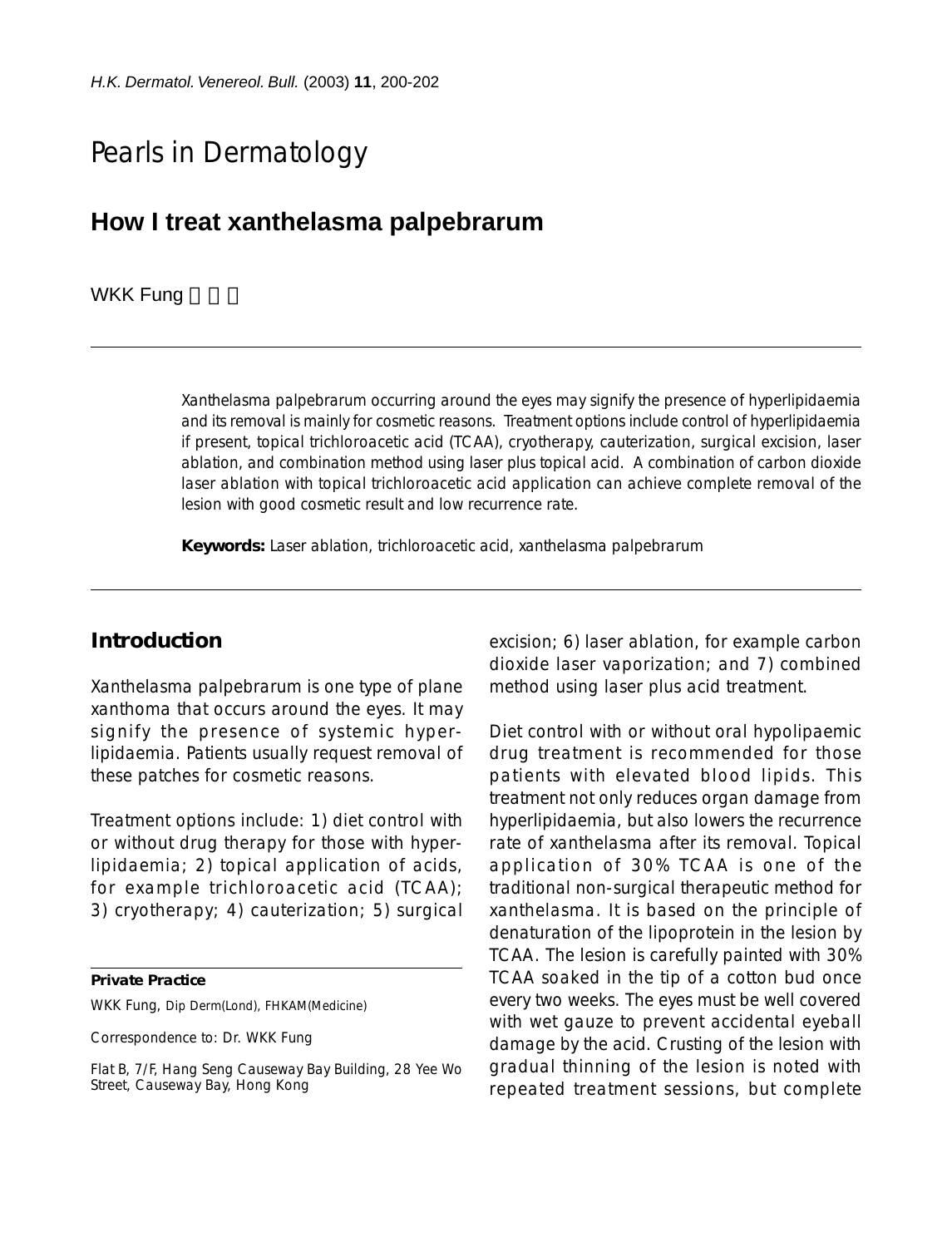removal of xanthelasma can seldom be achieved by employing this time consuming method alone.

Cryosurgery with liquid nitrogen cryoprobe or dipstick method is also an effective way of treatment, depending very much on the skill of application and experience in judging the end point. Postoperative oedema, pain and/or blistering of the eyelid can be very uncomfortable and disturbing to the patient. Aggressive treatment may cause permanent scarring or cold injury to the eyeball. Cryojet should never be used on the periorbital areas because the cryogen spray may result in irreversible damage of the eyeball.

Cauterization of the lesion is not recommended for several reasons. Flat or plaque-like lesions are difficult to cauterize evenly. Burning of lipid substance may result in very high temperature in the dermis, and together with the strong electric current, may cause thermal damage and/or electric burn of the eyeball.

Surgical excision of xanthelasma may give excellent cosmetic results for small lesions. Multiple sessions will be required, or even be impossible, for extensive lesions involving large areas.

Burning or vaporization of the lesion by ablative lasers, e.g. carbon dioxide lasers, gives accurate control of the treatment depth, and minimises injury to adjacent normal skin. However, the chromophore for ablative lasers is water, but not lipid. Ablation of the lipid-rich xanthoma cells by laser will inevitably cause overheating of the dermis, leading to scarring or even eyeball damage. These xanthoma cells are better treated with topical TCAA with high affinity to lipoprotein. Based on this principle, the author recommends combining the ablative laser with topical TCAA for treatment of xanthelasma.

## **Method**

This combination method comprises Ultrapulse carbon dioxide laser and then topical application of 30% TCAA on the same lesion in the same session. The lesion is first anaesthetised with 2% lidocaine infiltration, and then lasered for one pass using a beam size of 2-3 mm, fluence of 300-350 mJ/cm2 (depending on size of lesion) in the Ultrapulse mode. The ideal endpoint is the lesion turning white without charring. The area is then gently wiped with a cotton bud moistened with sterile water or normal saline. Several passes may be required for removing the overlying skin and exposing the xanthoma cells which appear as bright yellow colour. Wiping with cotton bud is necessary after each pass of laser beam. Topical 30% TCAA solution is then applied with a cotton bud and allowed to stay for about one minute until the lesion turns white. The excessive acid is then removed with a moist cotton bud. No dressing is required. Topical antibiotic cream is applied for several days until crusting. Systemic antibiotic is usually unnecessary. In a small-scale two-year study using this method, the author found that scarring was minimal and cosmetically acceptable by the patients (Figure 1). No hypertrophic scar or keloid was seen. The recurrence rate was only five percent after two years based on single treatment.

#### **Comments**

The advantages of this combined method include: 1) single treatment session; 2) simple and fast procedure; 3) minimal scarring; and 4) low recurrence rate. I recommend this procedure to the readers.